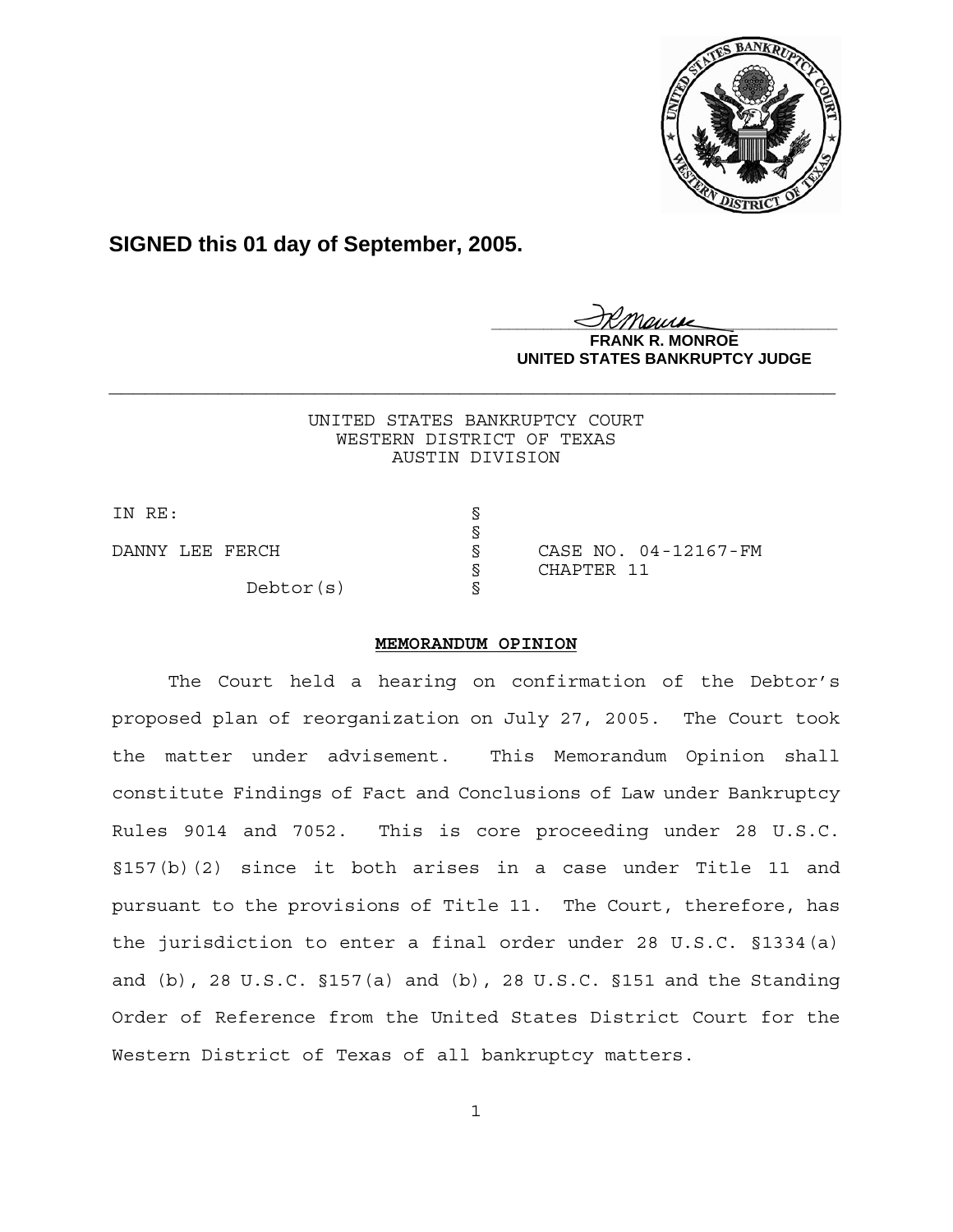### **Statement of Facts**

On February 19, 2004, a jury verdict was rendered in Cause No.  $GN399533$  in the 201st Judicial District Court of Travis County, Texas against the Debtor Danny Lee Ferch and in favor of creditor William Baschnagel in the scheduled amount of approximately \$375,000.00. This case was instituted on April 19, 2004 as a Chapter 13 case primarily because of the Debtor's inability to secure a supersedeas bond with regard to the judgment that was anticipated to be entered based on the jury verdict. The case was converted to Chapter 11 pursuant to the Motion of William Baschnagel as the Debtor was ineligible for relief under Chapter 13 since the amount of his liquidated unsecured debt exceeded the statutory limits for Chapter 13. The conversion occurred July 28, 2004. The state court judgment has now been entered and is on appeal. Together with interest, such judgment now exceeds \$400,000.00. The basis of the judgment according to the Debtor's Disclosure Statement is that the jury found that the Debtor and William Baschnagel were in a partnership and that the Debtor breached various of his duties to his partner, William Baschnagel, resulting in the damages which were assessed by the jury. The details of the claim and its basis are not part of the record although Baschnagel claims that it is a fraud judgment.

The Debtor's Disclosure Statement reflects that the Debtor's actual average gross monthly revenue post-petition has been approximately \$42,000.00. The Debtor's actual monthly operating expenses have averaged \$20,150.00. This leaves net monthly income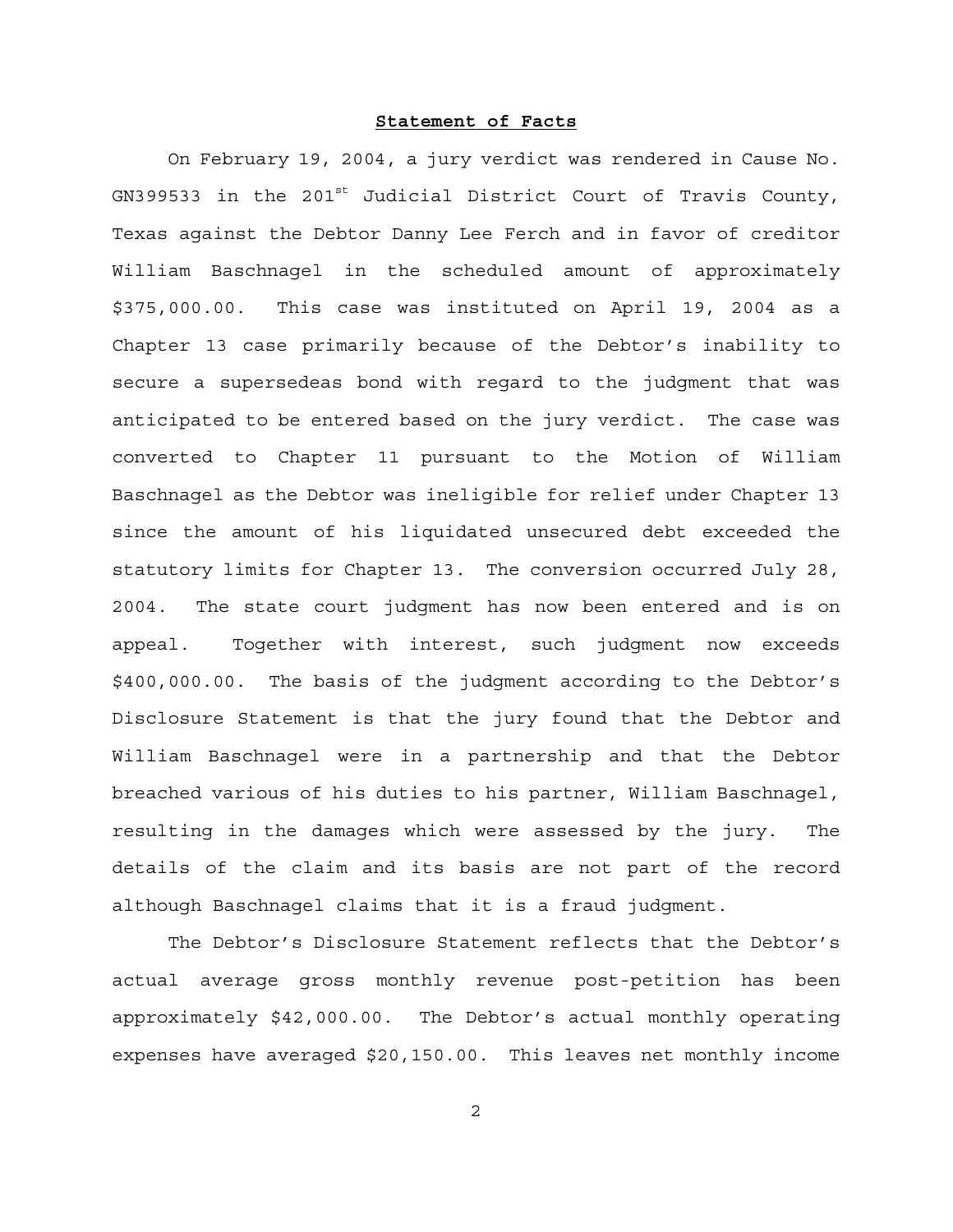of \$21,850.00. In addition, Debtor's spouse has an income of \$1,400.00 per month.

The Debtor's monthly living expenses are approximately \$9,000.00 and his self-employment taxes are \$4,000.00. That leaves approximately \$8,850.00 available for payment of unsecured claims under the plan without regard to the Debtor's spouse's income of \$1,400.00 per month.

Debtor's current proposal as contained in the Second Amended Disclosure Statement is to pay the general unsecured claim class \$6,000.00 a month for seventy-six (76) months. Community creditor claims are to be paid \$1,000.00 a month on an estimated total amount of \$17,000.00.

The Debtor's income from the insurance business fluctuates on a monthly basis. It is this insurance business, fully owned by the Debtor, that William Baschnagel claims was the subject of his partnership with Debtor and of which partnership interest he claims the Debtor unlawfully defrauded him.

As of the end of June 2005, the Debtor had accumulated \$77,000.00 in cash which he proposes to use as follows: \$25,000.00 to his bankruptcy counsel, \$5,000.00 to Debtor's accountant, and the remainder to fund his state court attorney's fees for appeal of Baschnagel's judgment and business capital. Additionally, in the year 2005, Debtor has apparently contributed \$33,120.00 of his post-petition income to his IRA pension fund.

The plan was initially proposed to pay creditors claims without interest. When the Court pointed out that such proposal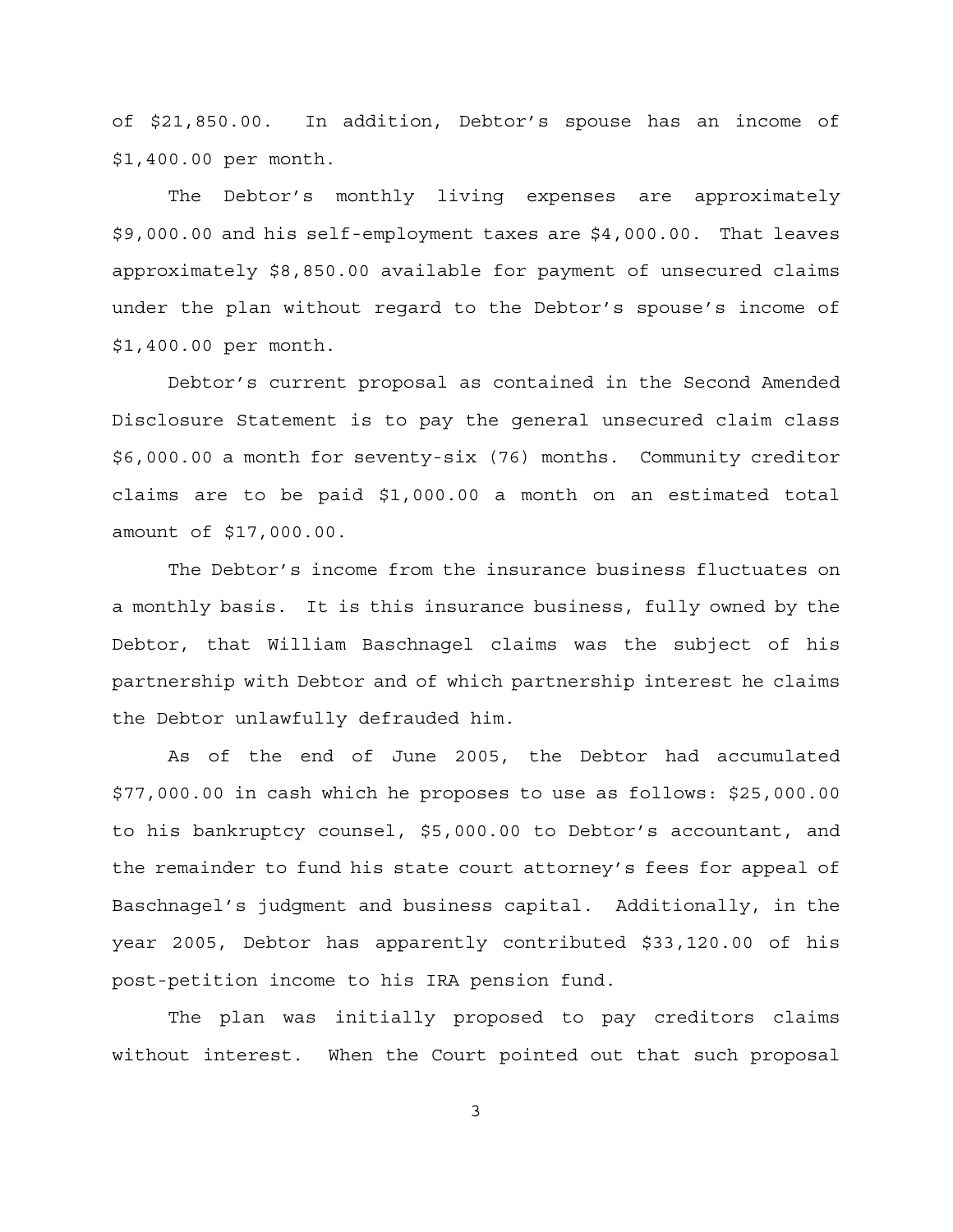did not meet the requirements of 11 U.S.C. §1129(b)(2)(B)(i) by which he can cramdown the unsecured creditor class which Mr. Baschnagel controls [and which voted against plan confirmation], the Debtor amended his plan to propose interest on the unsecured class. For Baschnagel this would be the judgment rate of 5% per annum.

### **Objections**

William Baschnagel objects to the Debtor's plan alleging it does not meet the good faith requirements of 11 U.S.C. §1129(a)(3) and that it violates the cramdown provisions of 11 U.S.C.  $\S1129(b)(1)$  and (b)(2)(B) because the Debtor has accumulated funds from the operation of his business post-petition which are not dedicated to payment of creditor claims and the Debtor postpetition has contributed \$33,120.00 to his IRA pension fund thereby converting non-exempt property to exempt property post-petition and thus discriminating unfairly against the impaired claims of the general unsecured creditors which are entitled to absolute priority over the Debtor in the distributions to be made under the plan.

### **Issues**

Simply stated, the issues are whether the Debtor's plan has been proposed in good faith and whether it is fair and equitable to Baschnagel and his creditor class.

### **Conclusions of Law**

## **Good Faith**

The Fifth Circuit Court of Appeals has stated the following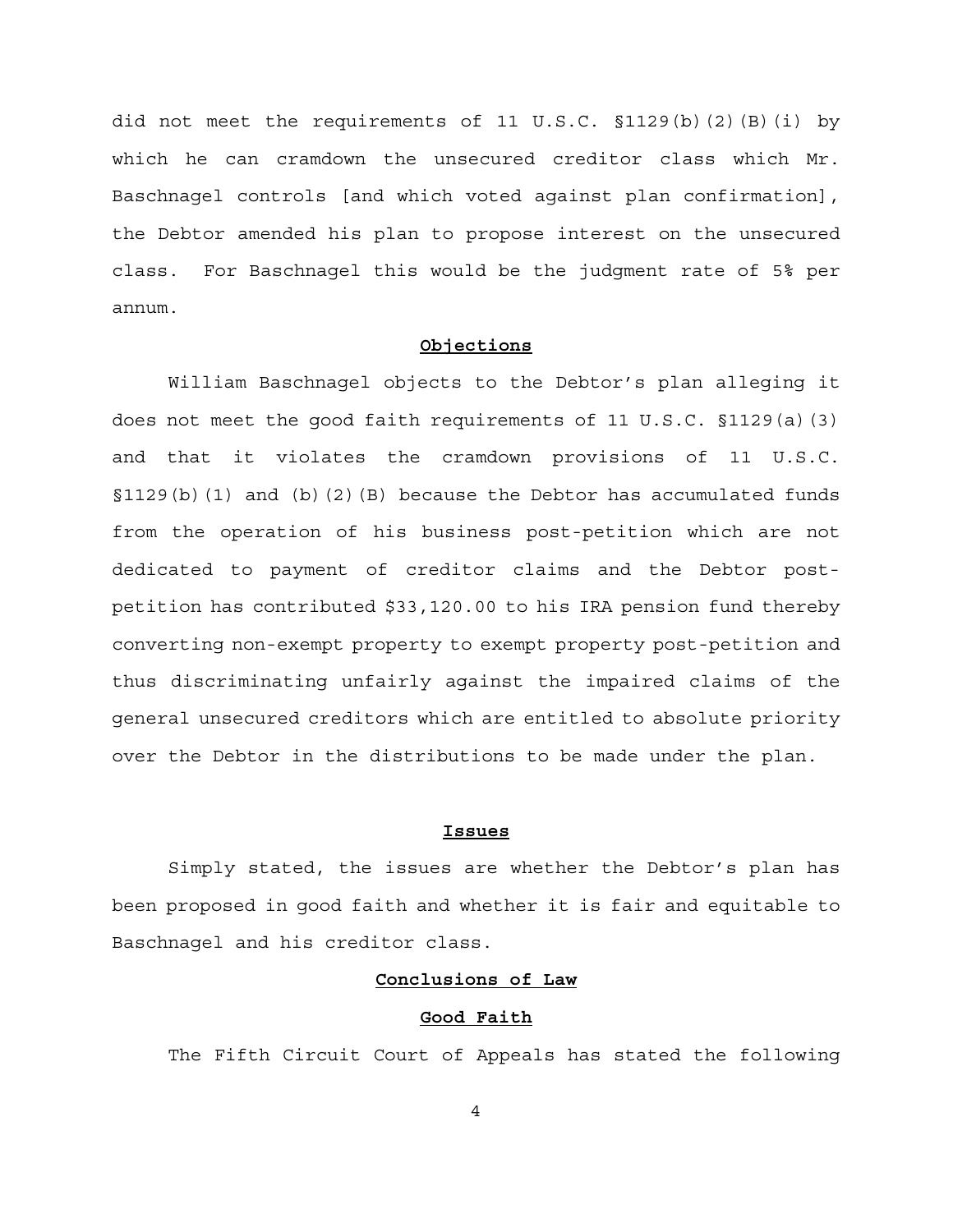with regard to the good faith requirement contained in 11 U.S.C.  $$1129(a)(3)$ .

The requirement of good faith must be viewed in light of totality of circumstances surrounding establishment of a Chapter 11 plan keeping in mind the purpose of the Bankruptcy Code to give debtors a reasonable opportunity to make a fresh start. *Public Finance Corp. v. Freeman*, 712 F.2d 219, 221 ( $5^{th}$  Cir. 1983). When the plan is proposed with the legitimate and honest purpose to reorganize and has a reasonable hope of success, the good faith requirement of Section 1129(a)(3) is satisfied. See *In re Hewitt,* 16 B.R. 973, 981 (Bankr. D. Alaska 1982)(whether petition for reorganization was filed in good faith).

In re Sun Country Development, Inc., 764 F.2d 406 (5<sup>th</sup> Cir. 1985). The Debtor's plan provided for full payment of only the principal amount of creditors' claims. However, upon the ruling by the Court that interest would be required on the unsecured claims under 11 U.S.C. §1129(b)(2)(B)(i), an amendment was made on the record to that effect. Accordingly, the Debtor now proposes to pay all creditors' claims with interest. Baschnagel's claim will be paid in full at the judgment rate of 5%. The Debtor will stay in business. All of the evidence reflects that the Debtor will be able to make these payments. Good faith under 11 U.S.C. §1129(a)(3) is not a state of mind. This record establishes that the Debtor's plan was proposed with the legitimate and honest purpose to reorganize and that it has a reasonable hope of success. The good faith requirement of 11 U.S.C. §1129(a)(3) is, therefore, satisfied. The issue as to the amount of time it will take to pay Baschnagel's claim and the structure of those payments, including the use of excess income from the operation of the Debtor's business by the Debtor for purposes other than payment of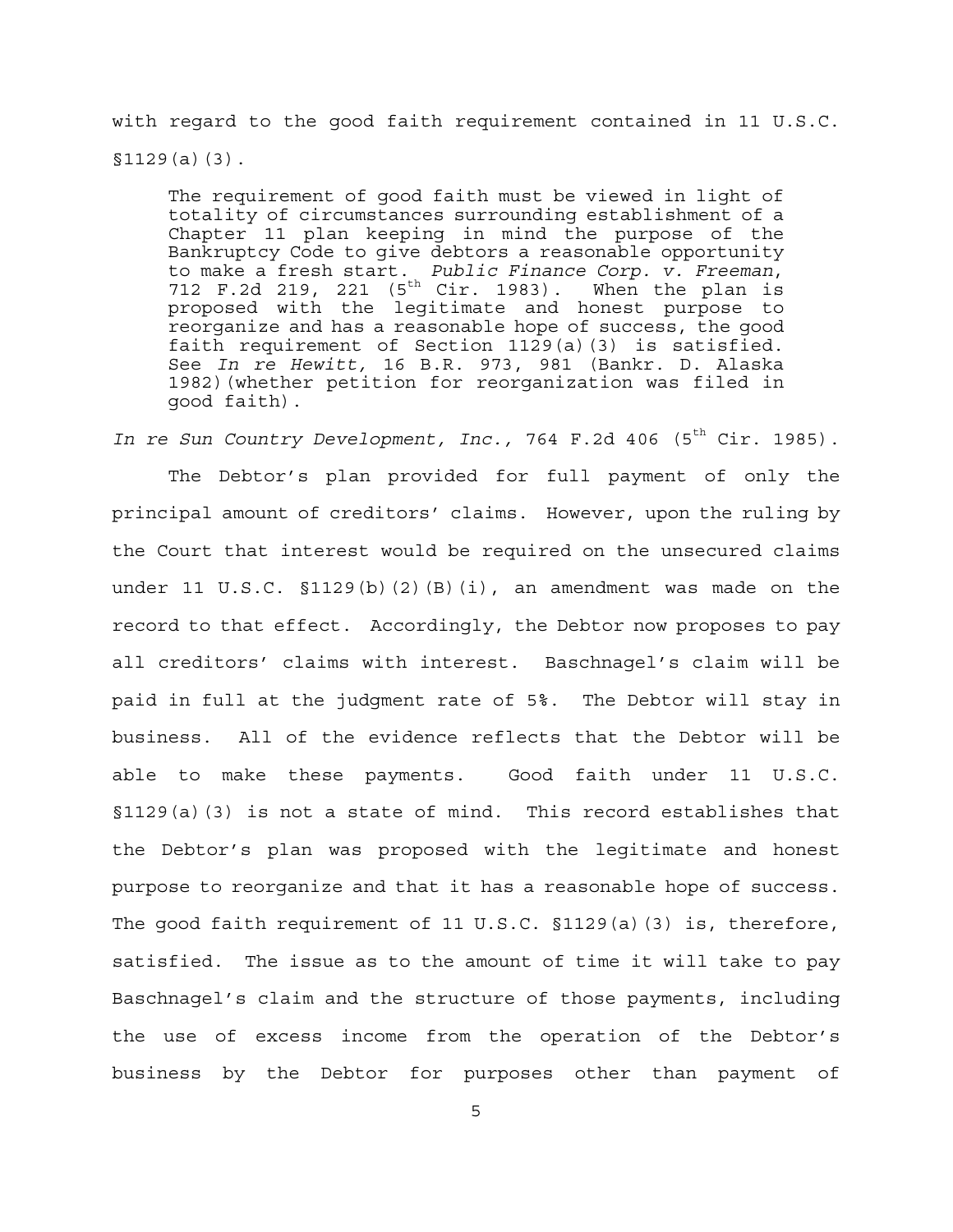creditors' claims is more appropriately the subject of the "fair and equitable" test that the Debtor must meet under 11 U.S.C.  $$1129(d)(1)$ .

### **Fair and Equitable**

A plan of reorganization may be confirmed over the dissenting class of unsecured creditors [here the class controlled by Baschnagel's negative vote] if the plan does not "discriminate unfairly, and is fair and equitable, with respect to each class of claims or interest that is impaired under, and has not accepted, the plan." 11 U.S.C. §1129(b)(1).

Further, with respect to a class of unsecured claims, and in particular with respect to the class of claims which Mr. Baschnagel controls in this case, this plan cannot be confirmed unless, "the plan provides that each holder of a claim of such class receive or retain on account of such claim property of a value, as of the effective date of the plan equal to the allowed amount of such claim; ...". 11 U.S.C. §1129(b)(2)(B)(I).

The Fifth Circuit Court of Appeals has determined the following with regard to the "fair and equitable" requirement.

Section 1129(b)(2) sets minimal standards plans must meet. However, it is not to be interpreted as requiring that every plan not prohibited be approved. A court must consider the entire plan in the context of the rights of the creditors under state law and the particular facts and circumstances when determining whether a plan is "**fair** and **equitable**" See *In re Spanish Lake Associates,* 92 B.R. 875, 878 (Bankr. E.D. Mo. 1988); *In re Edgewater Motel, Inc.,* 85 B.R. 989, 998 (Bankr. E.D. Tenn. 1988).

*In re D & F Construction, Inc.,* 865 F.2d 673, 675 (5<sup>th</sup> Cir. 1989). Baschnagel first argues that the plan is not fair and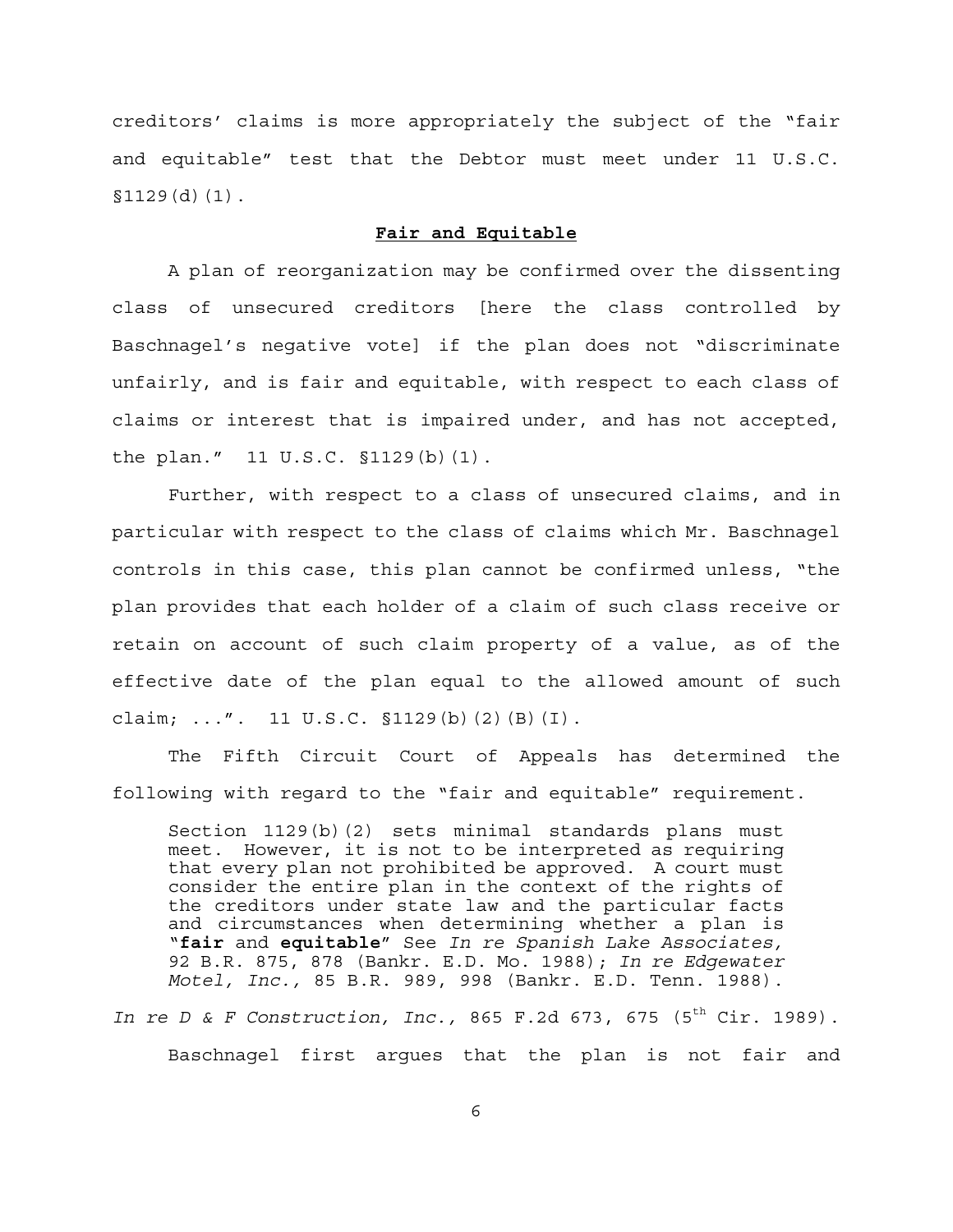equitable as the post-petition net income of Debtor [current cash on hand] is not being paid on creditor claims and that it should be dedicated to payment of creditors' claims before being used by the Debtor for his own personal benefit. Baschnagel cites *In re Herberman,* 122 B.R. 273 (Bankr. W.D. Tx. 1990). In that decision, Bankruptcy Judge Leif Clark determined that 11 U.S.C. §541(a)(6) did not exactly mean what it says. On its face, 11 U.S.C. §541(a)(6) excludes from property of the estate all "earnings from services performed by an individual debtor after commencement of the case". 11 U.S.C. §541(a)(6). Judge Clark determined that such section should not be literally applied in the situation where the individual debtor is running a sole proprietorship business. He ruled that it was necessary to determine what an appropriate salary for the debtor's personal services to the estate would be with the overage being profits of the "business" which should go to creditors. This was the exact opposite of the other important decision in this area at that time, which was *In re Cooley,* 87 B.R. 432 (Bankr. S.D. Tex. 1988). In that case all of Doctor Cooley's post-petition income was excluded from the estate because of 11 U.S.C. §541(a)(6) even though he employed four associate surgeons who accounted for a substantial amount of his post-petition revenues.

Both the *Herberman* and the *Cooley* cases were determined during the pendency of the Chapter 11 cases and prior to confirmation and the determinations were made upon the basis of evidence placed into the record as to what an appropriate salary would be.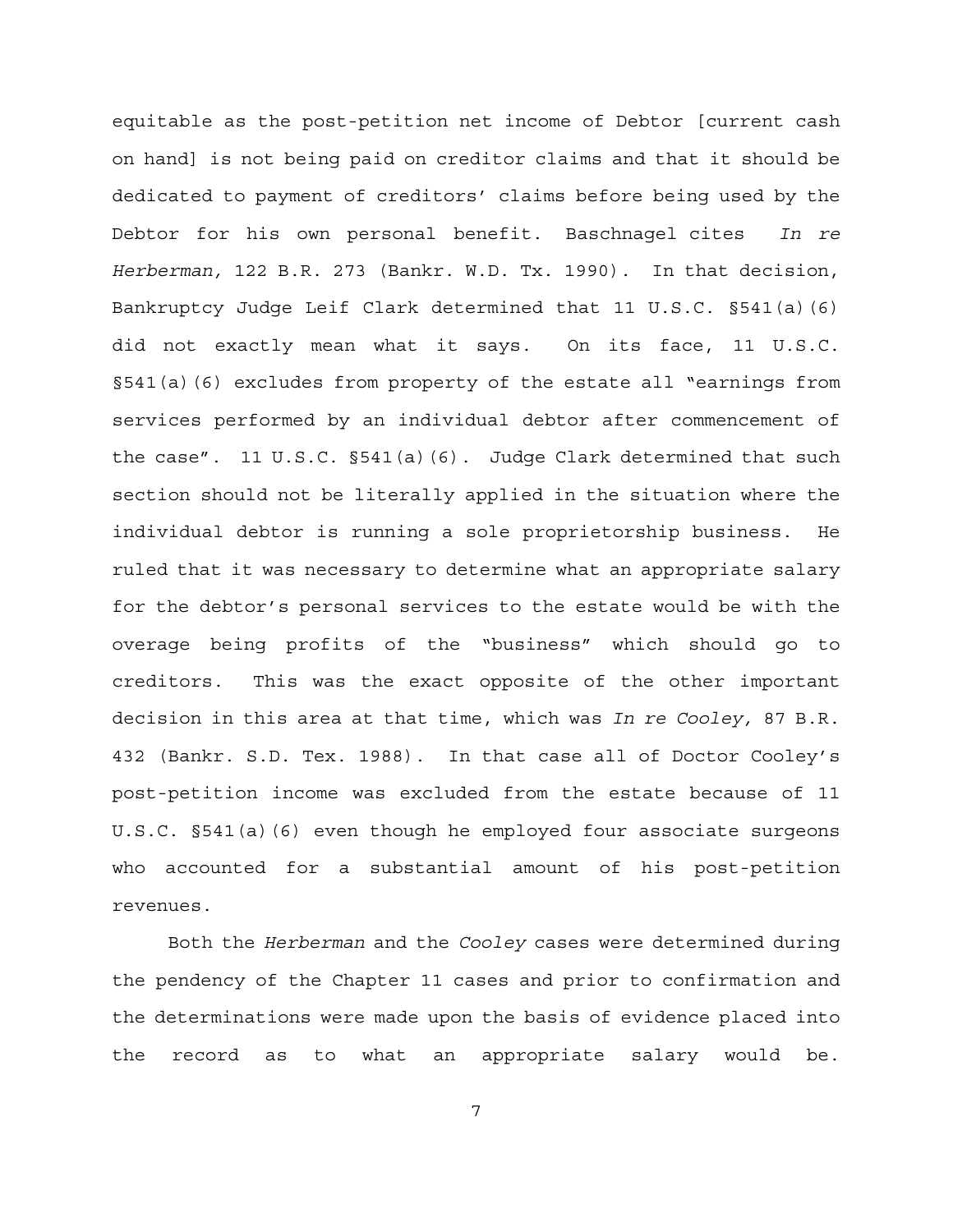Specifically, the parties introduced evidence into the record on the issue of what amount of income produced out of the individual sole proprietor debtor's business should be considered profits and not salary.

It should be pointed out that in this case no one has brought forth any motion seeking such a determination. The issue has been "teed up" through an objection to the confirmation of the Debtor's plan. That aside, there is no evidence in the record as to what amount would be salary and what amount would be profits. Since the issue was brought forward by the objecting creditor, it is the objecting creditor's burden to prove that such a division between "salary" and "profits" is appropriate. That is because 11 U.S.C. §541(a)(6) makes it clear that post-petition earnings for personal services are not property of the estate. The party arguing that some portion of those post-petition earnings should be deemed "profits" should have the burden of proof. Here, there was no evidence put into the record as to what that division should be, if any. So, even assuming the *Herberman* case is the appropriate analysis, Baschnagel's objection to confirmation on that basis must be overruled since he failed to produce any evidence from which such a ruling could be made. Additionally, this Court feels that the *Cooley* case is the right interpretation of 11 U.S.C. §541(a)(6) and not the *Herberman* case.

Therefore, the use by the Debtor of his post-petition earnings to pay \$33,000.00 to his IRA pension plan does not make his plan run afoul of the "fair and equitable" requirement of 11 U.S.C.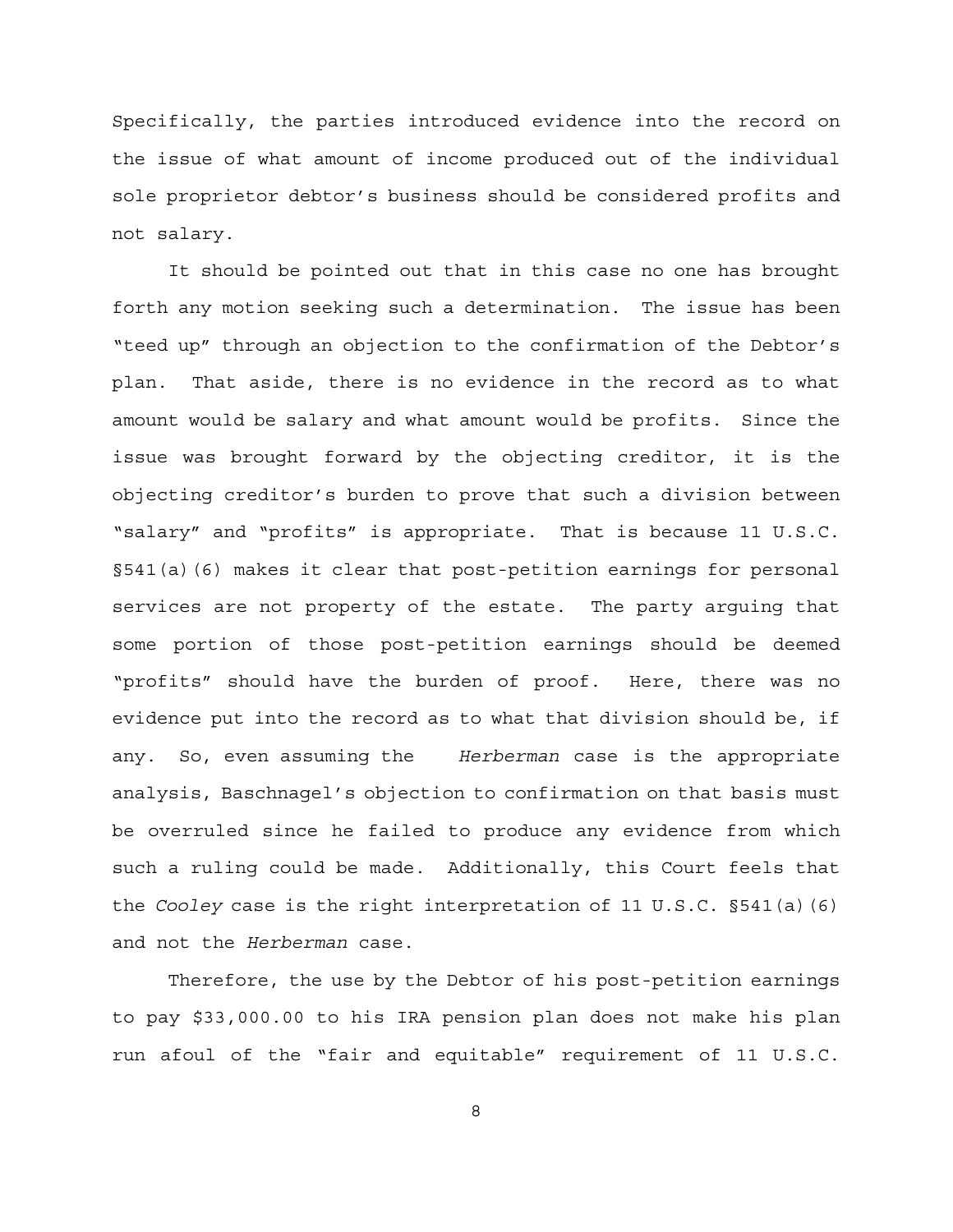§1129(b)(1). Nor does it make the Debtor's plan unfair and inequitable simply because the Debtor is using accumulated funds from his earnings post-petition to pay his bankruptcy counsel, his certified public accountant, and his state court counsel and retaining the rest as business capital.

That being said, it is a completely different issue with regard to post-confirmation earnings. While there may be a statutory exemption for the earnings of the individual debtor between the time of the petition date and the confirmation date (or the effective date of the plan), there is no such statutory exemption with regard to post-confirmation earnings from which the debtor proposes to pay his creditors. The proposal must then be determined in light of the "totality of the circumstances" and based thereon, the "fairness and equitableness" of the proposal being made.

If it were not for the Baschnagel claim, Mr. Ferch would not be in bankruptcy. The Baschnagel claim arose from a state court determination that Debtor had effectively defrauded Baschnagel by taking the assets of a partnership of those two individuals and placing them into a business owned solely by Ferch. Therefore, the Debtor's plan proposes to pay Baschnagel with the money generated by the insurance business that the state court found was originally a partnership between Baschnagel and Ferch and which Ferch unlawfully appropriated one-half thereof from Baschnagel. It seems to the Court that the fair and equitable requirement should be stringently applied under these circumstances.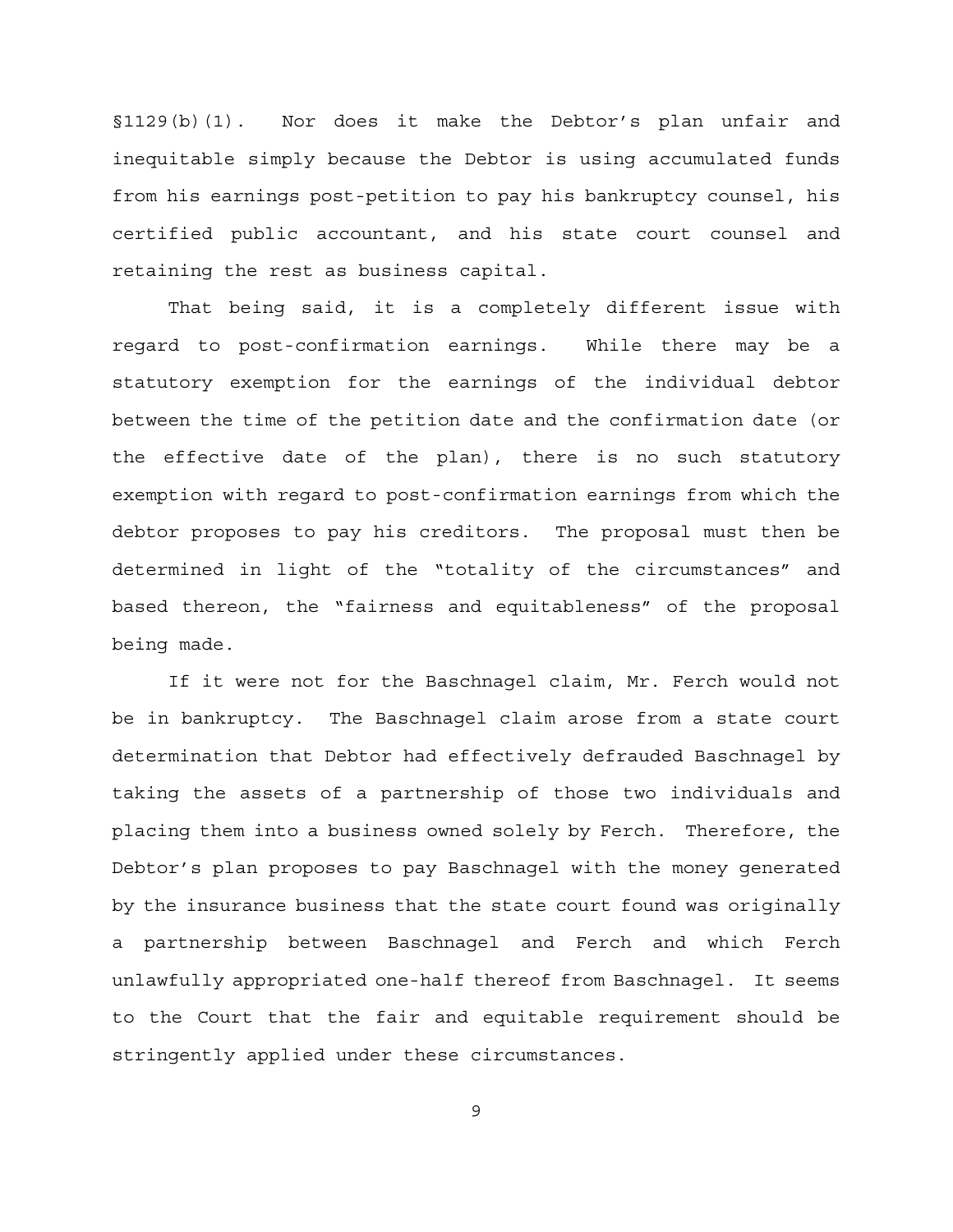As proposed, the Debtor's plan will take almost eight years to pay Baschnagel's claim at the rate of \$6,000.00 per month.

The Debtor's own Disclosure Statement reflects that he has excess average monthly net income [after payment of his own personal living expenses of \$9,000.00 and his self-employment taxes of \$4,000.00] of \$8,850.00, without regard to his wife's income of \$1,400.00 per month. He also currently has on hand from net income accumulated post-petition cash reserves of approximately \$40,000.00. Even though these funds do not have to be dedicated to payment of creditors' claims they are an ample reserve for possible future fluctuations in income and, as such, indicate that it is unnecessary for the Debtor to continue to create new and additional reserves out of future income.

Further, it is evident that the insurance business is, in fact, prospering. Gross revenues reported from July 27, 2004 to June 30, 2005 are \$453,515.93, contrasting with revenues set forth in the Statement of Affairs for the year 2003 of \$344,440.00 and for the year 2002 of \$266,871.00.

Additionally, it is anticipated that the Debtor will continue to want to put sizable sums of money in his own personal IRA pension plan post-confirmation, as opposed to paying creditors. While such may have been technically permissible post-petition due to the exclusionary language of 11 U.S.C. §541(a)(6), it should not be permitted post-confirmation at the sole discretion of the Debtor.

The plan proposes to pay Baschnagel's claim \$6,000.00 a month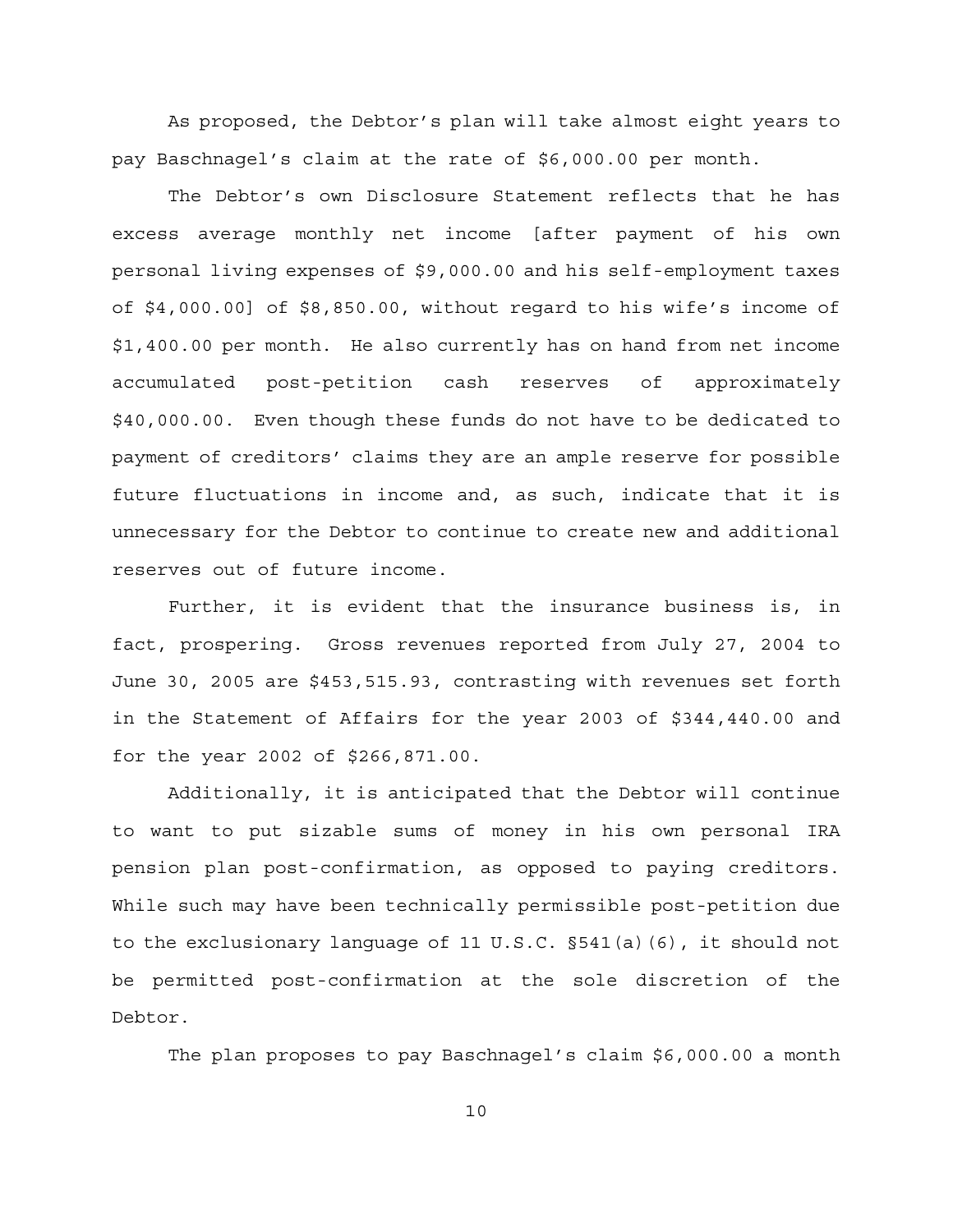until paid. This will take almost eight years at that rate.

The other "community class of unsecured claims" gets \$1,000.00 a month for seventeen months until it is paid in full. That \$1,000.00 a month under the plan as proposed is just additional income to the Debtor once it is paid off. That is not fair and equitable.

Additionally, even beginning the first month after confirmation, the Debtor will have \$1,850.00 per month excess income over payment of creditors' claims. In view of the large amount of cash currently on hand to cover the fluctuations of business operations, that does not seem fair and equitable either. And, after seventeen months, that number will increase to \$2,850.00 per month. That is clearly not fair and equitable.

The Debtor should be required to dedicate more income for a faster payment of claims.

The Court will not confirm the plan as proposed. However, if the Debtor changes his proposed plan within twenty (20) days of the issuance of this Memorandum Opinion so it provides the following, the Court will confirm the plan:

1. \$7,000.00 per month to the payment of the Baschnagel class of claims for the first seventeen months following the effective date of the plan; and

2. \$8,000.00 per month beginning the eighteenth month following the effective date of the plan until the Baschnagel class of claims is paid in full with interest; and

3. To the extent the Debtor places any money in his personal